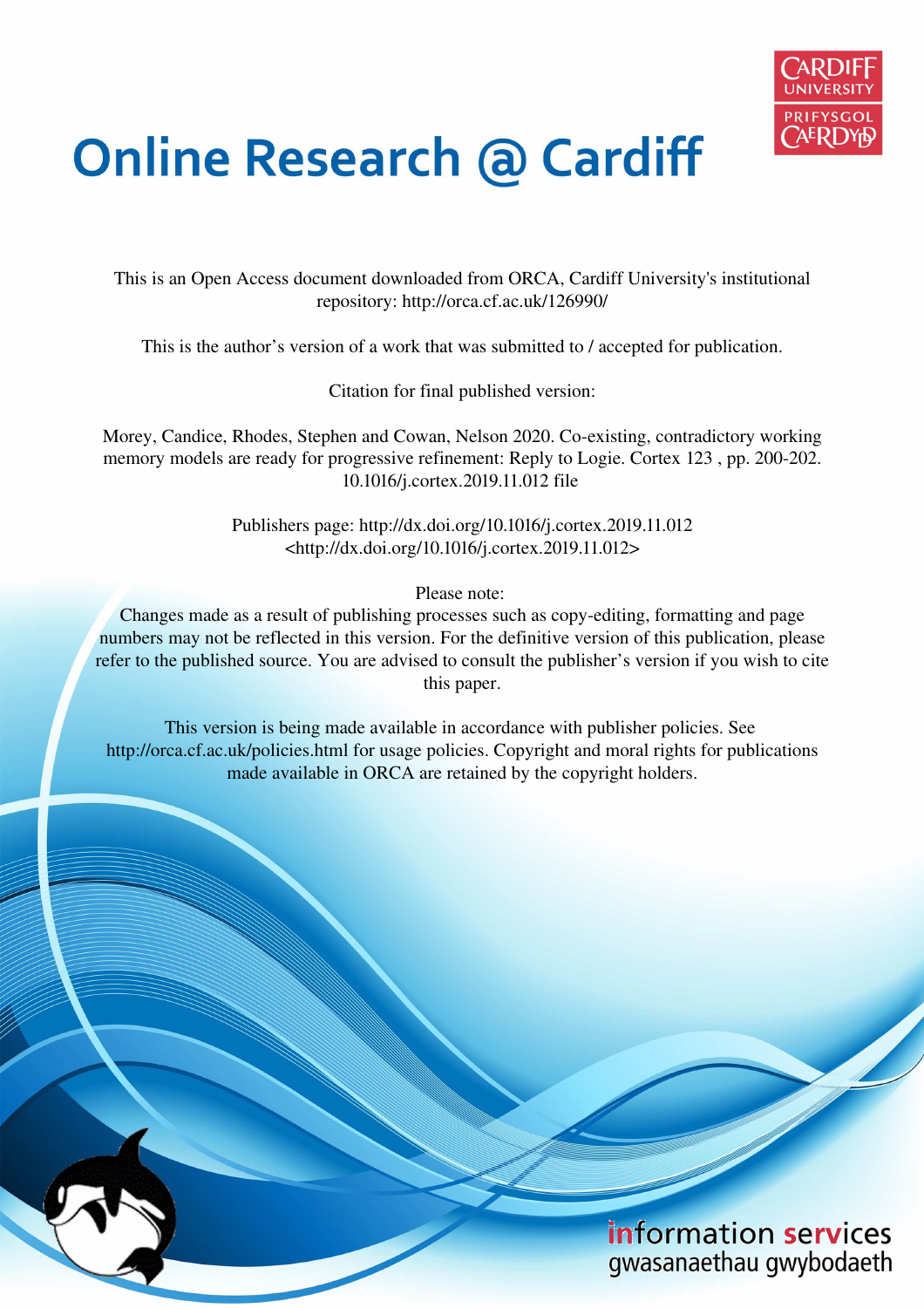Author-final version accepted for publication in *Cortex*, 19 November 2019

### **Co-existing, contradictory working memory models are ready for progressive refinement: Reply to Logie**

Candice C. Morey, School of Psychology, Cardiff University

Stephen Rhodes, Rotman Research Institute, Baycrest Health Sciences

Nelson Cowan, Department of Psychological Sciences, University of Missouri

Author note. Address correspondence to Candice C. Morey, [MoreyC@cardiff.ac.uk.](mailto:MoreyC@cardiff.ac.uk) This work was funded by the U.K. Economic and Social Research Council (ESRC) Grant ES/N010728/1 and the U.S. National Institutes of Health (NIH) Grant R01 HD-21338.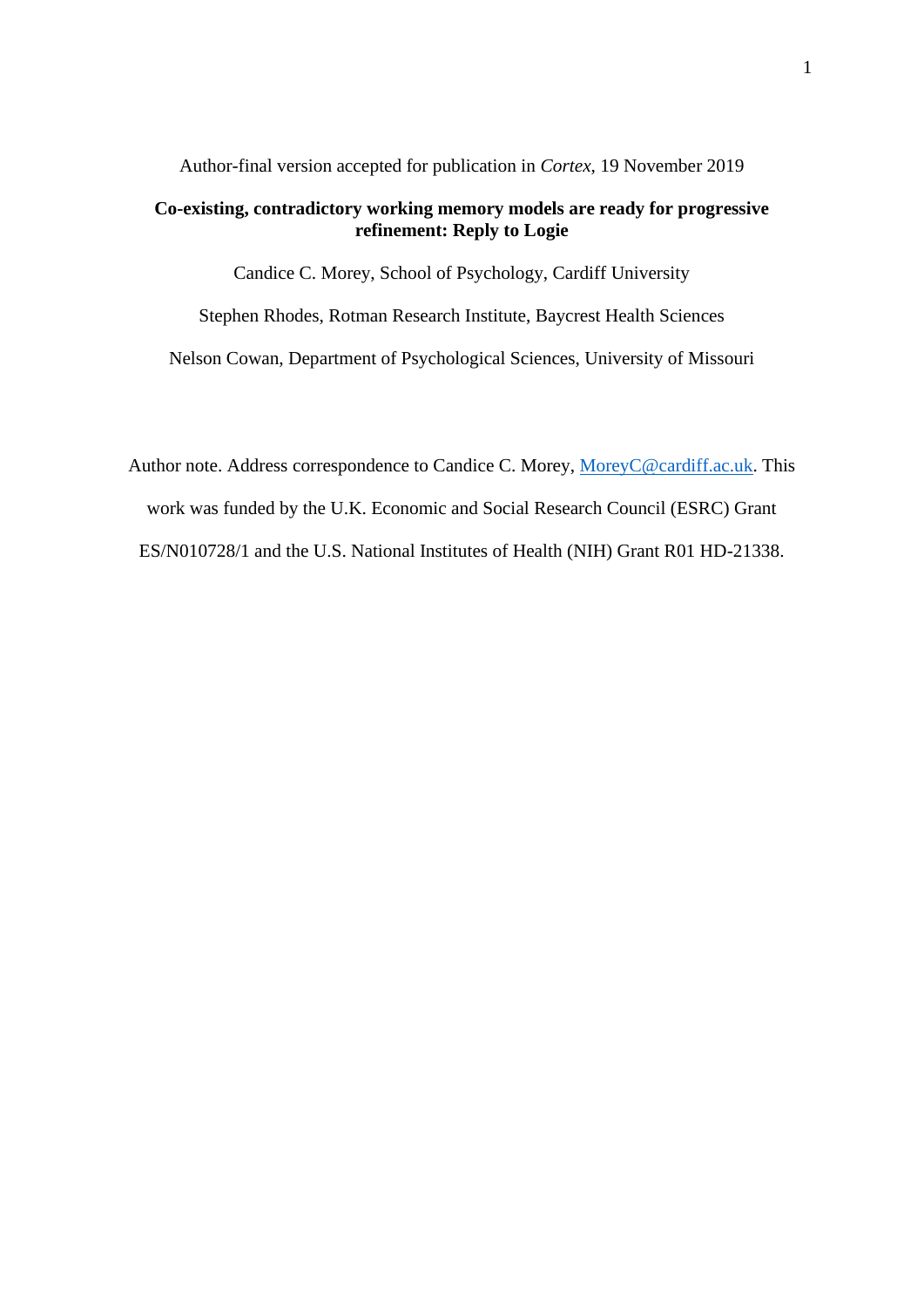## **Co-existing, contradictory working memory models are ready for progressive refinement: Reply to Logie**

Commenting on our paper *Sensory-motor integration and brain lesions: Progress toward explaining domain-specific phenomena within domain-general working memory*  (Morey, Rhodes, & Cowan, 2019), Logie (2019) endorses a utilitarian view of science, reiterates arguments for the multiple-component framework with minimal consideration of its plausible competitor (sensory-motor integration, Buchsbaum & D'Esposito, 2019), and implies throughout that our endeavor to compare the respective merits of the multiplecomponent and sensory-motor explanations for selective impairment on aural-verbal serial recall tasks was an exercise in motivated reasoning, not an earnest attempt to fully consider this evidence and allow it to refine our views. We first respond to Logie's critique of our use of recognition data available from some patients, then consider the merits of striving to refine models and the evident worth of adversarial discussion.

 Logie is quick to dismiss our discussion of data from whole-sequence recognition tasks (p. 167), but in some respects he is mistaken. First, he claims that considering recognition evidence from Basso, Spinnler, Vallar, and Zanobio (1982) and Warrington, Logue, and Pratt (1971) would have changed our interpretation. Logie appears to be referring to the "recognition of letter strings" task from Basso et al., which is not clearly comparable to the whole-sequence recognition data we considered. First, it is unclear how many response options there were (some text is consistent with two, other text implies variation); knowing this is essential for modelling guessing. Second, the text implies that more than one item changed in the "change" options (i.e., "a number of odd letters", "four odd letters"). Finally, Table 3 (p. 267) indicates that participants responded by pointing to an option – it is unclear how this worked in the aural condition, which is the one we would have considered. For these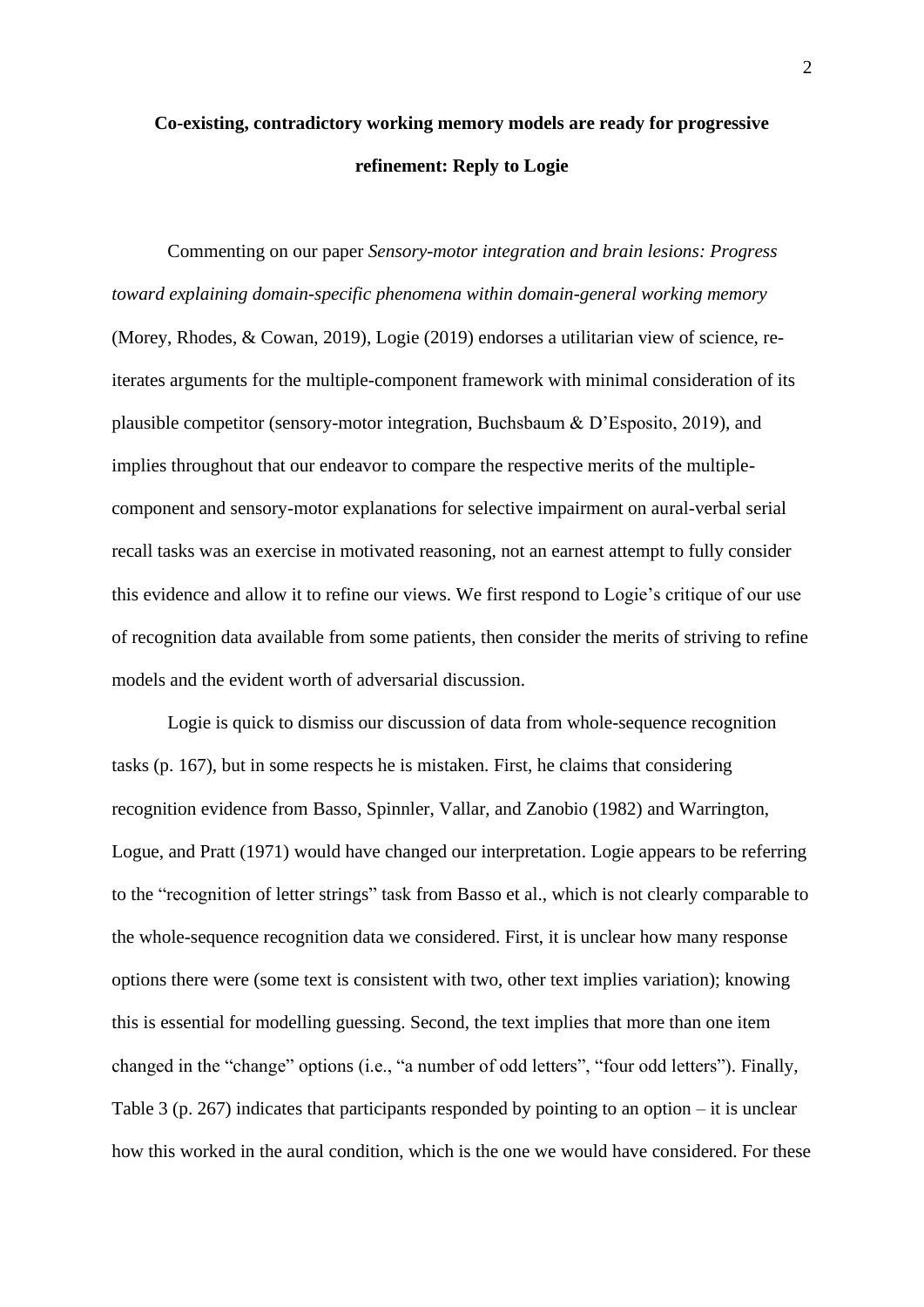reasons, we do not know that these data are comparable with the other examples. In Warrington et al., numbers correct are given for only strings of 4 items (p. 383) for JB and WH in addition to KF (who we already included). We might have considered these two additional data points. Logie suggests that doing so would change our story, because "none of those patients showed better recognition than recall" (p. 167). However, comparing recognition and recall data (see Table 4, p. 383, letters with four items per string), KF achieves 72.5% correct on the recognition-based sequence matching task and 10% correct on the recall task, JB achieves 90% correct via recognition and 10% via recall, and WH achieves 75% correct via recognition and 3% correct via recall. These data from JB and WH show the same pattern as the more comprehensive data from comparable patients that we analyzed, and are therefore perfectly consistent with our argument that these patients might have remembered more than their recall scores suggested. Finally, Logie argues that our presentation of the recognition with the recall data in Figure 1 was misleading because in the recognition tasks, participants might have performed better due to guessing. This is why we also included estimates of the same patients' capacity (*k*). The methods we used to estimate capacity include assumptions about guessing appropriate to each kind of task.

 Where does this leave us in evaluating these sequence-matching data? We ultimately did not argue that these data falsify the multiple-component account of these patients' performance. These sequence-matching tasks do not impose identical demands as serial recall tasks – for instance, they might be accomplished with item memory alone, given that the foils include new words. Moreover, they do not require response production. Nonetheless, they arguably require brief memory, as comparable tasks used to investigate visual short-term memory do. We raised this point in our original paper (Morey et al., 2019), suggesting that these matching tasks could be interpreted differently than originally intended, and we argued that they merited further consideration. Other techniques have been applied to measuring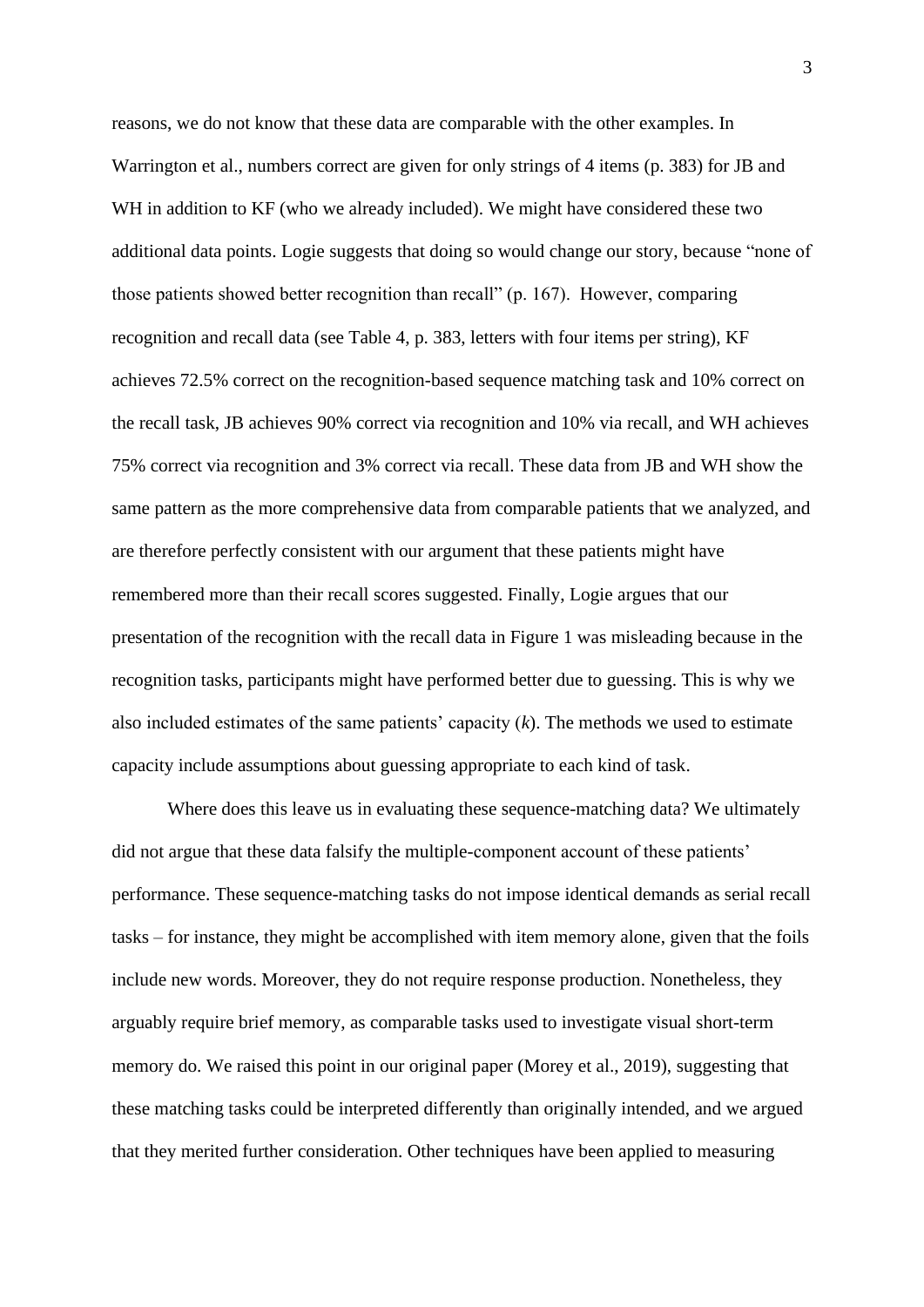memory without overt recall in these cases, such as part-reporting (Warrington & Shallice, 1969) and missing scan (Shallice & Warrington, 1970), with varying outcomes: judging memory from either of these tasks indeed suggests a deficit. We suspect that comprehensively analyzing the perceptual, cognitive, and motor requirements of each task (which are not necessarily identical) would reveal useful detail about which processes may lead to errors. This ambiguity leaves open the possibility that the deficits observed in these patients are not attributable to storage per se.

Logie argues that knowledge accumulation is best served by seeking utility, contending that the multiple-component approach has been useful to patients with selective deficits, and further questions the worth of "attempting to test whether one theory is correct and others are not" (p. 164). While we agree accumulating knowledge should prove beneficial, this should occur because we are articulating an accurate and increasingly precise description of how the mind works, which naturally entails excluding alternatives. A precise description of temporary maintenance must eventually prove useful in unimagined ways. There are indeed multiple models of working memory (see Cowan, 2017) and multiple interpretations of neuropsychological cases of aural-verbal immediate recall deficits (e.g., Buchsbaum & D'Esposito, 2019; Caplan, Waters, & Howard, 2012; Shallice & Papagno, 2019). Some models of working memory make assumptions contradictory with those of other models. These tentatively co-exist while evidence accumulates, but this does not imply that both interpretations are correct. As evidence accumulates, models that propose broad, vague outlines are gradually replaced by models with increased specificity. Sometimes initial ideas will be tweaked slightly, and sometimes they will be abandoned. An increasingly specific theoretical description will grow more useful to anyone aiming to apply the theory to a practical problem; for instance, it will better identify boundary conditions missed by the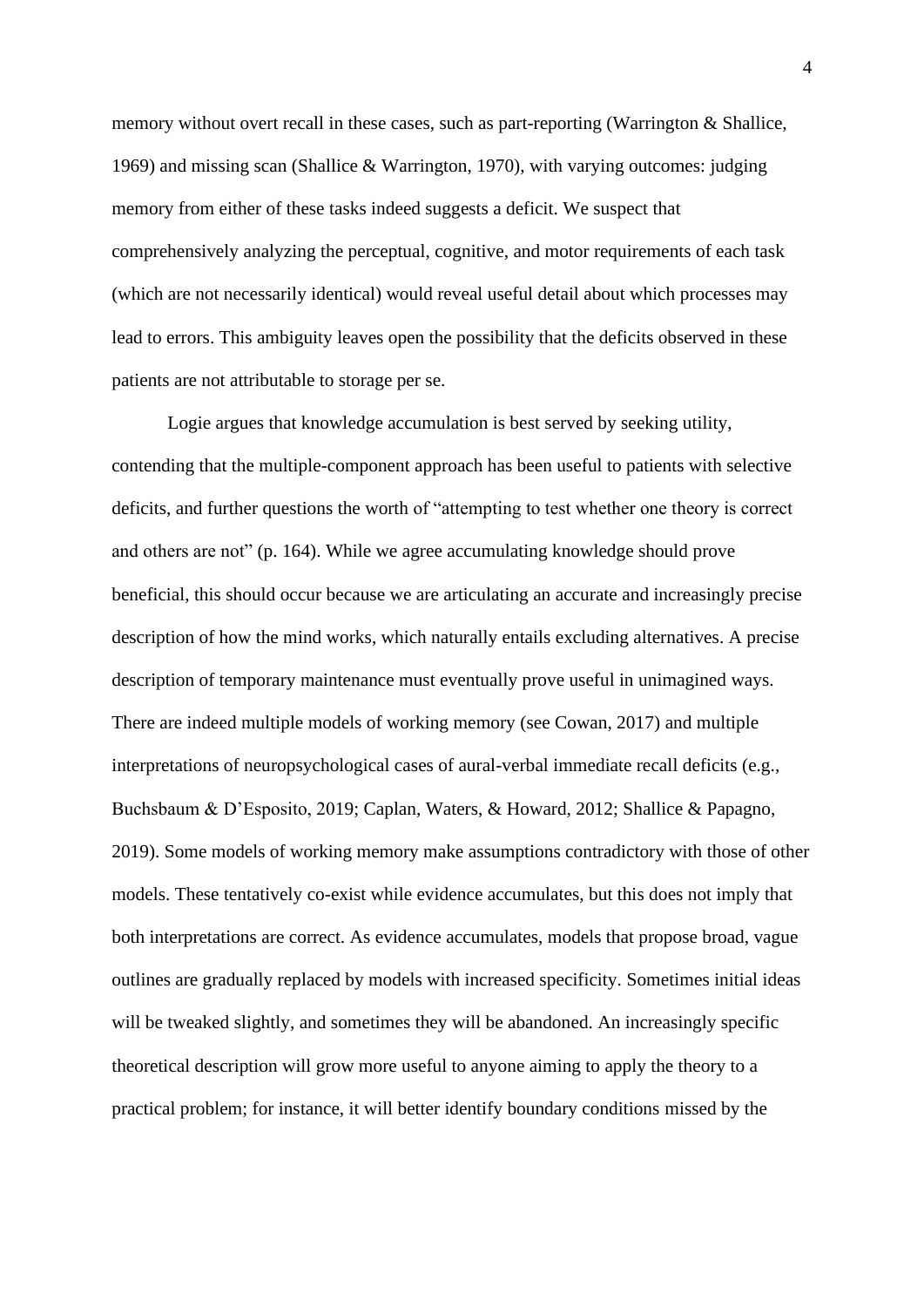broad-strokes view. The field of working memory is reaching a point of maturity that affords this theoretical refinement (Oberauer et al., 2018).

Although the sensory-motor integration account (e.g., Buchsbaum & D'Esposito, 2019) is disputed (Shallice & Papagno, 2019), we are not convinced that it has been ruled out. Both proponents and critics concur that aural-verbal short-term memory deficits often co-occur with disruption of speech perception, production, or both. Shallice and Papagno argue that the preponderance of evidence is most consistent with the possibility that patients experience deficits to a phonological input buffer, a phonological output buffer, or both. If recent memory is a consequence of sensory-motor integration, rather than a distinct system, then pure cases of recent memory impairment without attendant speech perception or production difficulties are indeed difficult to explain. Buchsbaum and D'Esposito surmise that the individuals presenting with pure storage impairments possessed an unusual facility to recover their related speech functions, though in a way that does not support normal memory. Supporting this contention, lesions encompass widespread regions that typically subserve non-memory functions even in these patients, consistent with the assumption that initial language deficits recovered with some functional reorganization. The inability to identify a discrete region exclusively sustaining phonological short-term storage clearly presents a difficulty for the buffer perspective (see Buchsbaum & D'Esposito, 2008). New evidence will surely bolster one of these accounts, but we maintain that sensory-motor integration remains plausible, and must therefore be considered in developing working memory theory.

In arguing that we must retain specialized short-term stores in part because they provide a convenient explanation for patients, Logie conflates evidence and interpretation. We consider the main evidential pattern shown by these patients – that recall of aurallypresented verbal information is poorer than recall of visually-presented verbal information – quite robust. It appears in multiple reports, and as Logie points out, is observed in other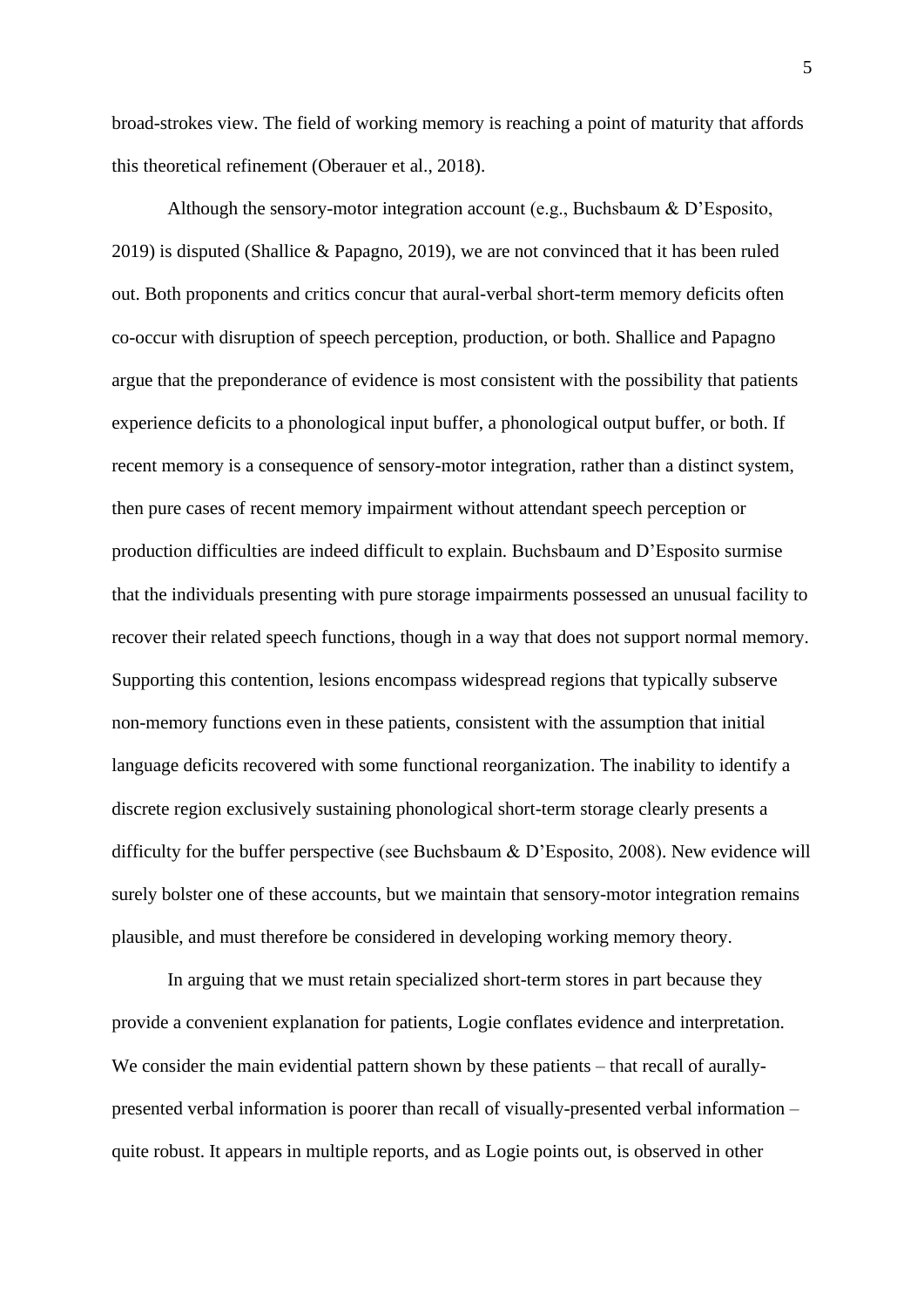individuals whose cases are not described in much detail in the published literature. We never suggested that these data were likely unreplicable, nor that they could be explained by assuming that these patients experienced "a general deficit in their focus of attention. . ." (p. 164). However, the consistent evidence of deficient recall of aurally- but not visuallypresented verbal sequences should not be conflated with *interpretations* of what that means. The presence of this pattern does not *demand* that one assumes damage to a phonological store. The pattern affords multiple interpretations, whose merits must be weighed. In his comment, Logie hardly acknowledges the sensory-motor integration view (e.g., Buchsbaum et al., 2011; Buchsbaum & D'Esposito, 2008; Buchsbaum & D'Esposito, 2019; Caplan et al., 2012). The sensory-motor integration view of these cases offers an alternative explanation for why recall of aural information specifically might be disrupted. This alternative differs from the multiple-component account in that it does not require positing a phonological short-term store. It does not dispute that a distinctive pattern of results was observed, but shifts the potential source of the problem to communication between aural and motor systems. This should not be derided as "using different labels to refer to what are essentially the same concepts" (p. 162): such a shift in theory leads to different predictions regarding other, related phenomena, even if it does not mean that advice to patients about coping should change at present. Shifting the source of the deficit to communication between perceptual and motor systems highlights a perennial weakness of the multiple component framework, namely that the way in which the components interact with each other and with related systems remains under-specified. This is a key area in which the multiple component account needs refinement, and might be improved by serious consideration of the sensory-motor integration account.

Going forward, collaboration between proponents of different theoretical positions (such as the one two of us, NC and SR, are currently engaged in with Logie) might prove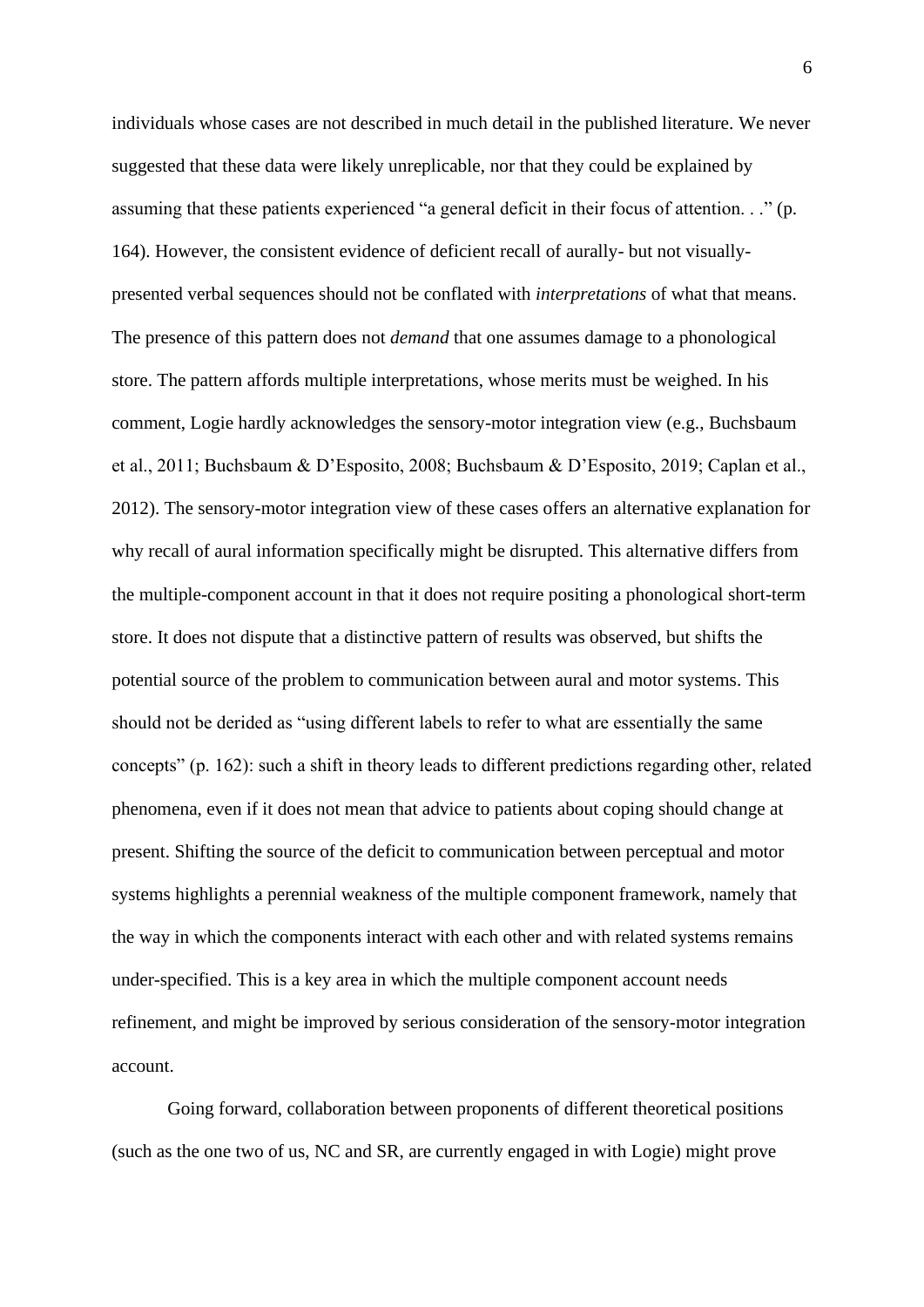helpful. It provides a clear forum to compare ideas and ensures that competing interpretations cannot be ignored. For example, Rhodes et al. (2019) tested for and found an indication of competition between storage and processing in the form of a trade-off between two tasks with shifting emphasis (consistent with some degree of domain generality). As Logie notes, the data from this and a related study (Doherty et al., 2019) did not fully match anyone's predictions. In effect, these data falsified particular versions of each model, bringing future iterations closer. Given the important practical implications of understanding the nature of these neuropsychological cases, future research investigating the neuropsychology of working memory would benefit from similar collaborative approaches.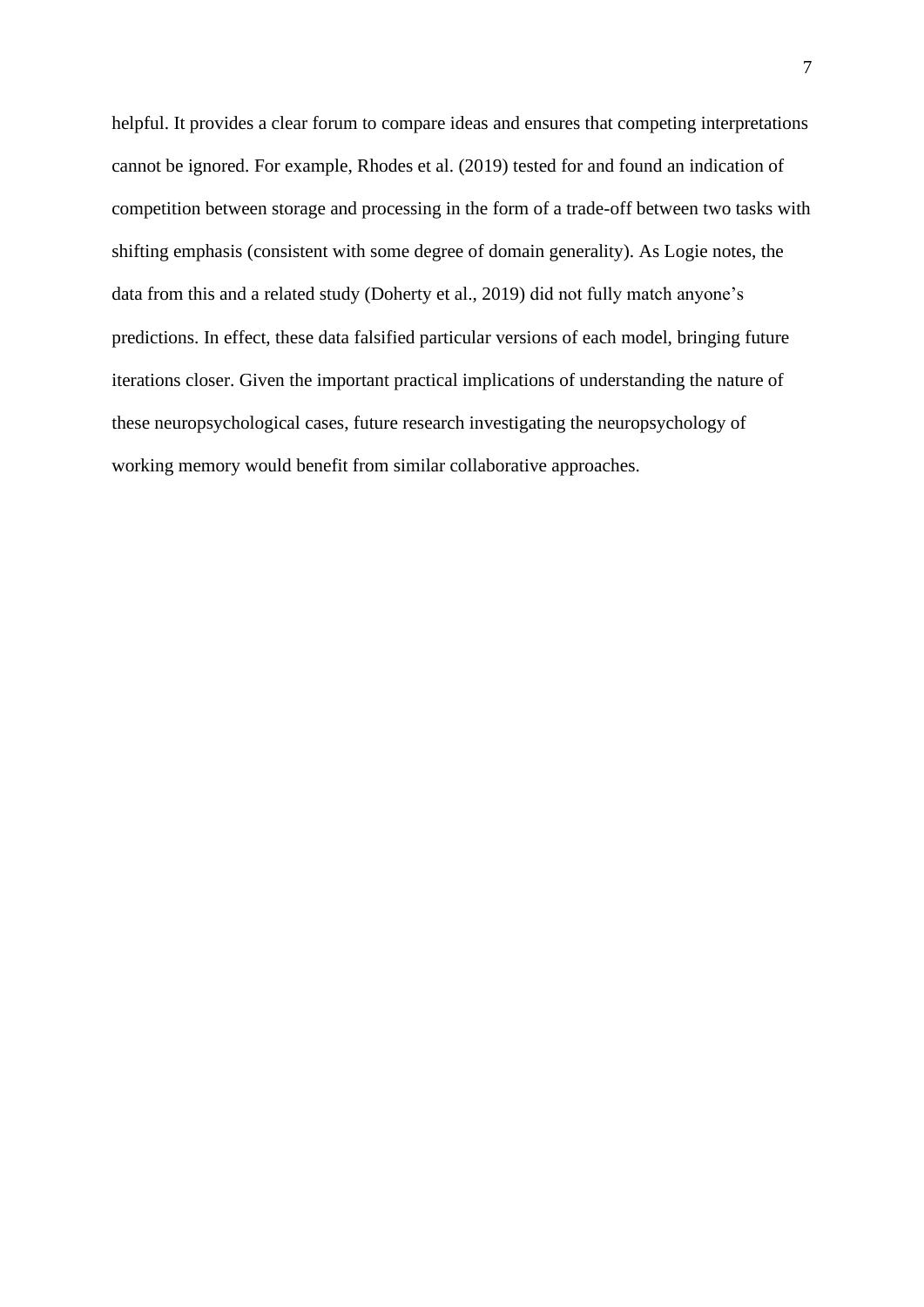#### References

- Basso, A., Spinnler, H., Vallar, G., & Zanobio, M. E. (1982). Left hemisphere damage and selective impairment of auditory verbal short-term memory: A case study. *Neuropsychologia*, *20*(3), 263–274. https://doi.org/10.1016/0028-3932(82)90101-4
- Buchsbaum, B.R., Baldo, J., Okada, K., Berman, K. F., Dronkers, N., D'Espositio, M., & Hickok, G. (2011). Conduction aphasia, sensory-motor integration, and phonological short-term memory—An aggregate analysis of lesion and fMRI data. *Brain and Language*, *119*, 119–128.
- Buchsbaum, B.R., & D'Esposito, M. (2008). The search for the phonological store: From loop to convolution. *Journal of Cognitive Neuroscience*, *20*(5), 762–778. https://doi.org/10.1162/jocn.2008.20501
- Buchsbaum, Bradley R., & D'Esposito, M. (2019). A sensorimotor view of verbal working memory. *Cortex; a Journal Devoted to the Study of the Nervous System and Behavior*, *112*, 134–148. https://doi.org/10.1016/j.cortex.2018.11.010
- Caplan, D., Waters, G., & Howard, D. (2012). Slave systems in verbal short-term memory. *Aphasiology*, *26*(3–4), 279–316. https://doi.org/10.1080/02687038.2011.642795
- Cowan, N. (2017). The many faces of working memory and short-term storage. *Psychonomic Bulletin & Review*, *24*(4), 1158–1170. https://doi.org/10.3758/s13423-016-1191-6
- Doherty, J. M., Belletier, C., Rhodes, S., Jaroslawska, A., Barrouillet, P., Camos, V., … Logie, R. H. (2019). Dual-task costs in working memory: An adversarial collaboration. *Journal of Experimental Psychology. Learning, Memory, and Cognition*, *45*(9), 1529–1551. https://doi.org/10.1037/xlm0000668
- Logie, R. H. (2019). Converging sources of evidence and theory integration in working memory: A commentary on Morey, Rhodes, and Cowan (2019). *Cortex; a Journal*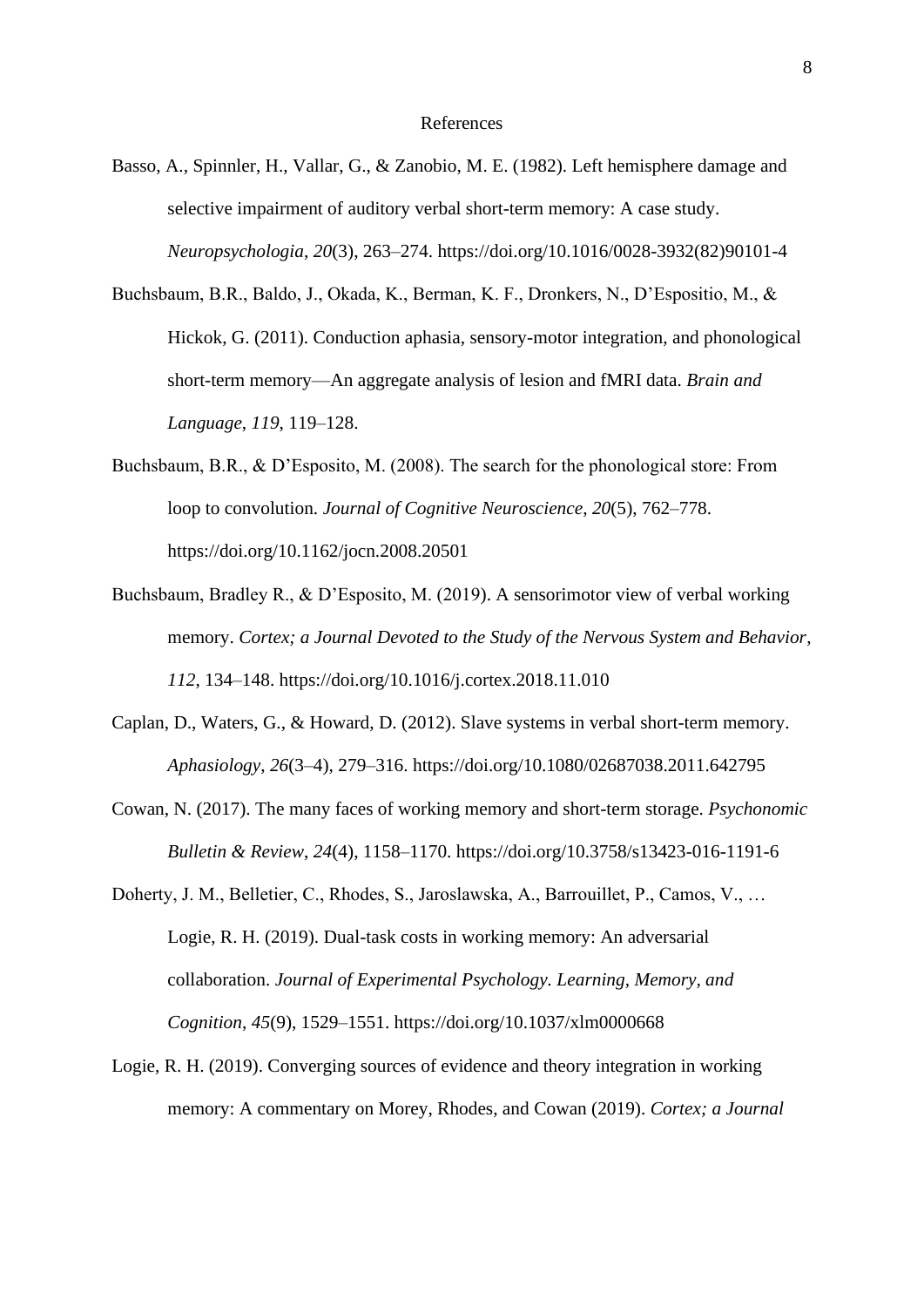*Devoted to the Study of the Nervous System and Behavior*, *112*, 162–171. https://doi.org/10.1016/j.cortex.2019.01.030

- Morey, C. C., Rhodes, S., & Cowan, N. (2019). Sensory-motor integration and brain lesions: Progress toward explaining domain-specific phenomena within domain-general working memory. *Cortex; a Journal Devoted to the Study of the Nervous System and Behavior*, *112*, 149–161. https://doi.org/10.1016/j.cortex.2018.11.030
- Oberauer, K., Lewandowsky, S., Awh, E., Brown, G. D. A., Conway, A., Cowan, N., … Ward, G. (2018). Benchmarks for models of short-term and working memory. *Psychological Bulletin*, *144*(9), 885–958. https://doi.org/10.1037/bul0000153
- Rhodes, S., Jaroslawska, A., Doherty, J., Belletier, C., Naveh-Benjamin, M., Cowan, N., … Logie, R. (2019). Storage and processing in working memory: Assessing dual task performance and task prioritization across the adult lifespan. *Journal of Experimental Psychology: General*, *148*(7), 1204–1227.
- Shallice, T, & Warrington, E. K. (1970). Independent functioning of verbal memory stores: A neuropsychological study. *The Quarterly Journal of Experimental Psychology*, *22*(2), 261–273. https://doi.org/10.1080/00335557043000203
- Shallice, Tim, & Papagno, C. (2019). Impairments of auditory-verbal short-term memory: Do selective deficits of the input phonological buffer exist? *Cortex; a Journal Devoted to the Study of the Nervous System and Behavior*, *112*, 107–121. https://doi.org/10.1016/j.cortex.2018.10.004
- Warrington, E. K., Logue, V., & Pratt, R. T. (1971). The anatomical localisation of selective impairment of auditory verbal short-term memory. *Neuropsychologia*, *9*(4), 377–387. https://doi.org/10.1016/0028-3932(71)90002-9